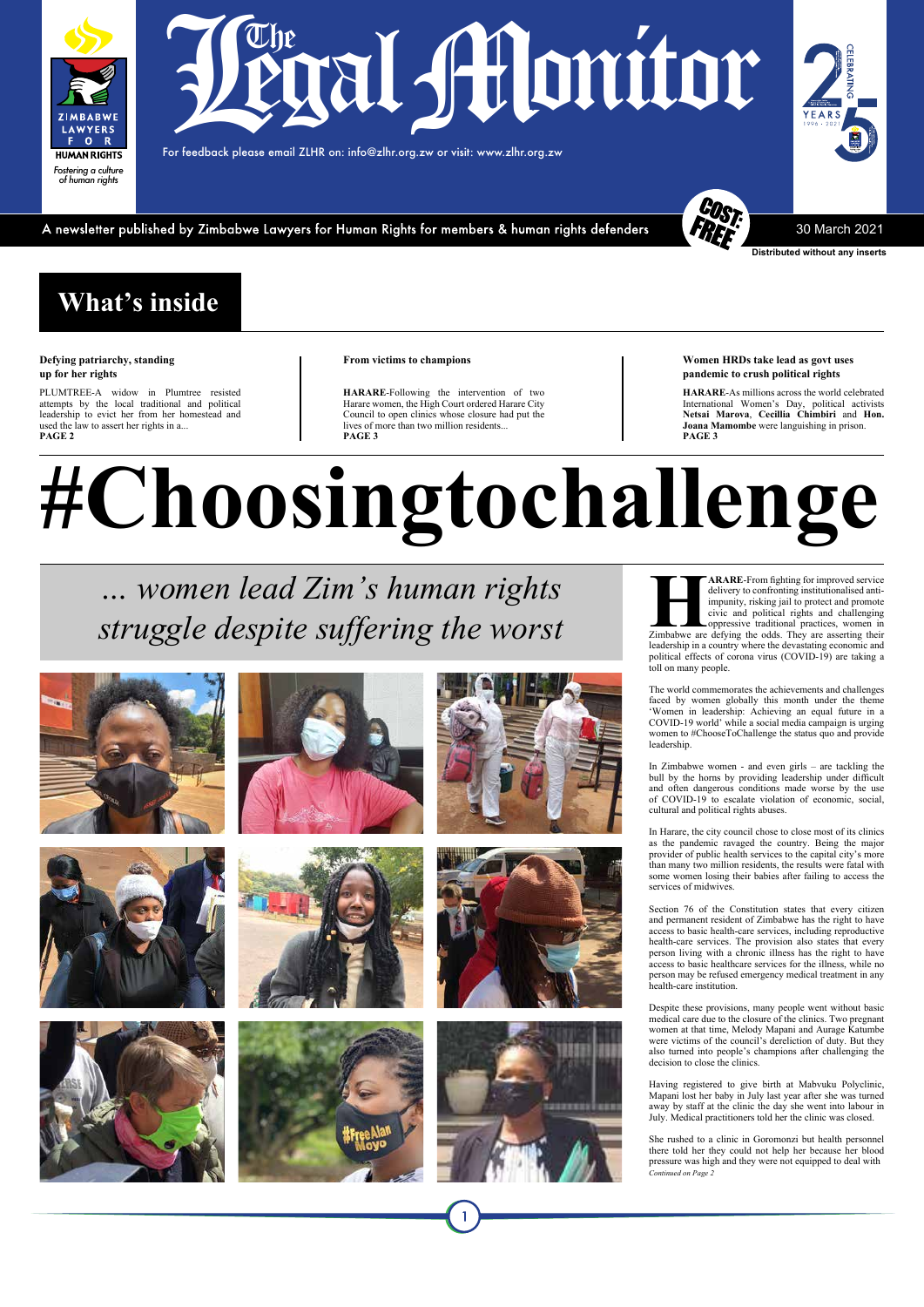*Fostering a culture of human rights*

**PRAL AMONITOR**<br>A newsletter published by Zimbabwe Lawyers for Human Rights for members & human rights defenders

*Continued from Page 1*

such a situation. They referred her to Marondera Hospital, where she was admitted on July 26. She gave birth the next day, but the baby was dead. Katumbe's baby survived, but after a struggle that included paying a bribe to midwives.

On 22 July 2020, she attended Kambuzuma Polyclinic where she had registered to deliver her baby but she was told by security guards that the clinic was closed. She immediately hired a vehicle and dashed to Mufakose Polyclinic, which was nearest to Kambuzuma. Again, the gates were closed. However, the guards opened the gate for her after realising she was in labour pain. The midwives "flatly refused" to attend to her, before asking her to pay a bribe.

To ensure that more women did not suffer a similar fate, the two women, with the help of Zimbabwe Lawyers for Human Rights (ZLHR), took the matter to court. In October, High Court Judge, Justice Edith Mushore ordered Harare City Council to open clinics. In many homes, women have taken over the role of providing for the family after traditional male breadwinners lost their jobs due to company closures caused by the outbreak of the pandemic.

However, that has also made them targets of brutality by state security agents who overzealously, and often with impunity, enforce lockdown rules. In Hwange, two victims have sought to fight such impunity and are demanding action against perpetrators after they were shot by police officers who were enforcing lockdown rules.

The two women, with the help of ZLHR, are demanding answers and recently asked ZRP to investigate the incidents or face litigation. Political rights have also come under serious attack as the state takes advantage of COVID-19 and is using lockdown rules to clampdown on activists viewed as anti-government agents. "It is worse for female political activists," said Roselyn Hanzi, ZLHR Executive Director.

She gave the example of opposition activists Netsai Marova, Cecilia Chimbiri and Joanna Mamombe. The trio has been repeatedly arrested and forced to spend time in prison for insisting on exercising their rights.

**PLUMTREE-A** widow in Plumtree resisted attempts by the local traditional and political leadership to evict her from her homestead and used the law to assert her rights in a case highlighting the challenges facing widows i traditional and political leadership to evict her from her homestead and used the law to assert her rights in a case highlighting the challenges facing widows in Zimbabwe's patriarchal society.

> "What I find particularly compelling about their repeated arrests is the disrespectful manner in which they are treated. They are continuing to manhandle and even fondle female suspects as shown by complaints against the police placed before court by Joana, Cecilia and Netsai," said Hanzi ahead of International Women's Day.

Despite the risks, the female activists, along with dozens others, are defiantly marching on to demand that government stop using the pandemic to crush dissent. The act of challenging the status quo has not been limited to the so-called "enlightened" urban areas. Rural women, once viewed as lacking awareness of their rights, are standing up to powerful community leaders to challenge patriarchal practices that violate their rights. Take the case of Manesi Ncube.

A widow with children to look after, Ncube crossed the border to Botswana to seek work. Upon returning to Zimbabwe after the death of her daughter, she found that men in her village had already conducted the burial. Led by the local traditional leader and a Councilor, the villagers also accused her of neglecting the deceased adult daughter. They destroyed her homestead before attempting to chase her away from the village. However, Ncube, with the help of ZLHR, stood her ground to challenge such repressive patriarchal practices and won.

**HUMANGE-Amid increasing reports of human rights** violations by security agents enforcing COVID-19 lockdown rules, two women in Hwange have stepped up to confront authorities in a bid to hold the perpetrators accountable.<br> violations by security agents enforcing COVID-19 lockdown rules, two women in Hwange have stepped up to confront authorities in a bid to hold the perpetrators accountable.

> Human rights lawyers who have been assisting such women in standing up for their rights say the tenacity of female HRDs is worth celebrating. By refusing to give in to the violation of their rights even though they are the most affected by COVID-19, women in Zimbabwe are showing "remarkable efforts in shaping a more equal future" said ZLHR in an International Women's Day statement.

# **Defying patriarchy, standing up for her rights**

#### *…Plumtree widow challenges eviction from homestead, wins*

ill-treatment of Manesi Ncube by interdicting a local traditional leader and councillor from evicting her from her homestead in Mpoyi village in Plumtree.

Ncube was in August last year ordered to leave her village after being accused by some community members of neglecting her sick adult daughter.

Aggrieved by the irrational decision, Manesi approached Zimbabwe Lawyers for Human Rights (ZLHR) in pursuit of justice.

ZLHR lawyer Shepherd Chamunorwa subsequently filed an urgent chamber application at the Bulawayo High Court.

At the High Court, Chamunorwa sought an order interdicting Headmen Madlambuzi, also known as Fidzani Ndlovu, and Witness Ncube, the Councillor for Ward 12 in Hingwe, Plumtree, in Matabeleland South province, from evicting Ncube.

It emerged during the court proceedings that Manesi's daughter, who had passed away, was actually an adult person and married to someone who resided in the same village.

At some point, the husband to Ncube's daughter decided to take his sickly wife back to Ncube's homestead, abandoning his duties as a husband to care for his ailing wife.

Being a widow and having other minor children to look after, Manesi decided to travel to Botswana in search of employment as economic problems deteriorated at home.

The daughter died during Ncube's stay in Botswana, forcing her to return home. On her return home to bury her daughter, Manesi discovered that the burial had already been conducted, with the community already having passed "judgment" that Manesi was irresponsible and should , therefore, be evicted from the village.

A traditional court convened at the beginning of August decided that Manesi should leave the village by August 31. Meanwhile, Ward 12 Councillor, assisted by other villagers, had destroyed one of Ncube's properties.

The High Court also stopped the continued destruction of the widow's home.

The court also barred Ndlovu and Ncube from further harming the widow and her children in any other way. Chamunorwa of ZLHR also went further and assisted Ncube so that her property remains safe while she awaits further police investigations.

## **In Hwange, police shooting victims fight impunity**



human rights violations, including killings, perpetrated by security agents who are taking advantage of lockdown rules to spread terror. In Hwange, two women shot by the police are determined to ensure that the perpetrators do not get away with impunity and have demanded action.

Zulani Mudenda and Twaboni Nyoni, represented by Zimbabwe Lawyers for Human Rights lawyer Prisca Dube, are demanding answers and recently asked ZRP to investigate the incidents or face litigation. Mudenda was walking home after work on the evening of 25 August 2020 when she was shot. She had just passed a huge white pick-up truck when she noticed three police officers patrolling on foot. They were part of the cops who were on a blitz against vendors, who were mostly women. Without warning, one of the police officers discharged a bullet which hit the 46-year old Mudenda in the stomach.

"As a result of the shooting, Mudenda sustained serious injuries on the stomach, severe loss of blood that, upon admission at a local hospital,5 she required a transfusion of five pints of blood and the extent of her injuries required specialised treatment at Mater Dei Hospital in Bulawayo," said Dube, the ZLHR lawyer.

Apart from the pain which she endured, Mudenda was left severely traumatised and unable to fully cope with life, while also fearing for her safety and that of her family. In Nyoni's case, she was seated at her homestead in Madumabisa Village 2 on 25 August 2020 when a stray bullet discharged by a ZRP member who was targeting vendors hit her.

Nyoni sustained injuries on one of her breasts and can no longer breastfeed her three month-old son on that particular breast. Dube recently wrote letters of complaint to the Officer-In-Charge of Hwange Police Station protesting against the conduct of the ZRP members and demanding that they be held accountable for their unlawful actions.

Dube asked the Officer-In-Charge of Hwange Police Station to immediately investigate the unwarranted use of force, by the discharging of firearms by ZRP officers, which resulted in Nyoni and Mudenda sustaining injuries and to provide the full details of the perpetrators and full incident reports.

The human rights lawyer also wants the Officer-In-Charge of Hwange Police Station to indicate the steps which ZRP is taking or will be taking to ensure that justice is not only done but is actually seen to be done for Nyoni and Mudenda.

 $\overline{2}$ 

#### **#Choosingtochallenge**

*ZLHR lawyer Prisca Dube*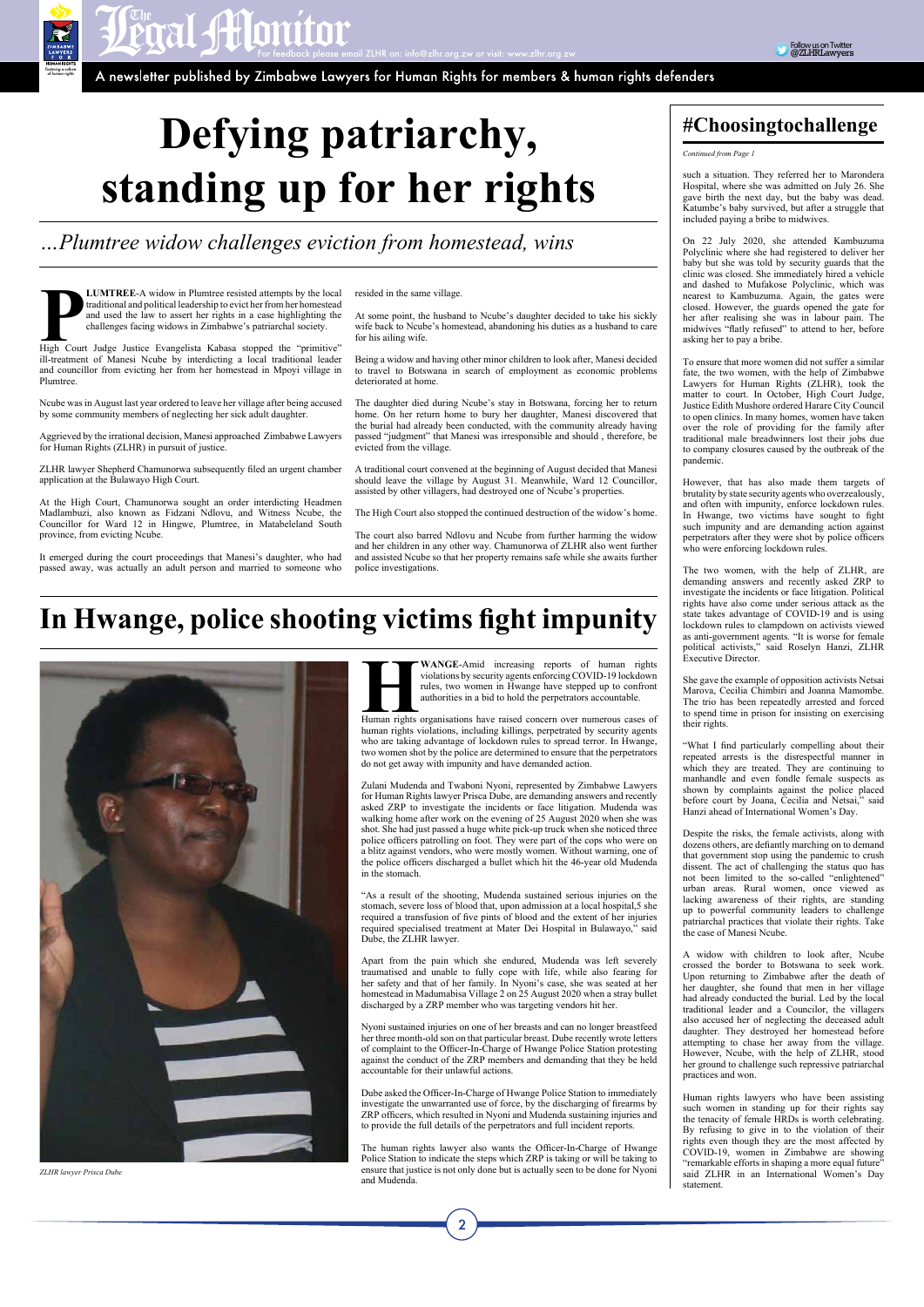For feedback please email ZLHR on: info@zlhr.org.zw or visit: www.zlhr.org.zw

*Fostering a culture of human rights*



**Punce of the Contract Of Contract Of the Construction of the Construction of the Construction of the Construction of the Construction of the Construction of the Construction of the Construction of the Construction of the** 

## **From victims to champions**

*…Pregnant Harare women who suffered after council closed clinics fight for improved service delivery*

**HARARE**-Following the intervention of two Harare women, the High Court ordered the Harare City Council to open clinics whose closure had put the lives of more than two million residents, including pregnant mothers, at risk.

Without due regard to citizens' right to health and in the midst of the COVID-19 pandemic, council authorities closed many of its 42 clinics after nurses went on strike demanding better pay and provision of Personal Protective Equipment (PPE).

Melody Mapani and Aurage Katumbe were pregnant at the time and became victims of the decision to close the clinics. Mapani lost her baby, while Katumbe was forced to pay a bribe to get the services of midwives before it was too late. Determined to ensure that other women did not experience similar trauma, they teamed up, approached Zimbabwe Lawyers for Human Rights and took the matter to court to force the council to reverse its decision.

He noted that "lives have been lost, especially of babies during birth, or some dying just before birth owing to delayed or non-attendance by health-care workers at these clinics."

Following an application filed by Tonderai Bhatasara and Webster Jiti of ZLHR on behalf of the women, Justice Edith Mushore ordered council authorities to open clinics late last year.

In her ruling, Justice Mushore compelled city authorities to immediately ensure that all pregnant women receive emergency medical service and that all council clinics are operational. Patients with other conditions would also benefit from the opening of the clinics.

ZLHR took up the case to protect the right to health care as enshrined under section 76 of the Constitution. Before the order, the council had only opened 15 of its clinics, following pressure from residents but this was hardly adequate in a city where most residents rely primarily on public funded health facilities because they cannot afford the prohibitive charges at private institutions.

**HARARE-As** millions across the world celebrated International Women's Day, political activists Netsai Marova, Cecillia Chimbiri and Hon. Joana Mamombe were languishing in prison. They are not new to jail, having activism. International Women's Day, political activists **Netsai Marova**, **Cecillia Chimbiri** and **Hon. Joana Mamombe** were languishing in prison. They are not new to jail, having been repeatedly arrested and detained for their political

The closure of the clinics violated the right to life as well as the right to health-care, including crucial reproductive health care services, the lawyers argued.

"The violation of rights is ongoing and any delay in arresting it puts lives of Harare residents at grave danger, especially pregnant women, diabetes patients, those with High Blood Pressure, those on ARV treatment, the elderly and children," said Jiti while asking the court to hear the matter on an urgent basis.

The lawyers noted that it was extremely urgent for the council to open the clinics because "the right to life is at stake, given that it is linked to the right to access health-care services. The time to act is now".

The council, through its acting Town Clerk and Health Services Director, Dr Prosper Chonzi, opposed the matter, saying it was not urgent as the residents could access services at other facilities. This was despite submissions to the court by affected residents that the few clinics that are open are overwhelmed to the extent that some people were turned away without being attended to and some pregnant women ended up giving birth while waiting in long queues.

Chonzi also raised the issue of resources, claiming that lack of funds made it impossible to ensure that residents fully enjoyed the right to health-care, a curious argument given the huge amounts of money frequently splashed by the council on luxury cars and other perks for top officials amid repeated reports of deep-rooted corruption costing the council millions of United States dollars.

# **Women HRDs take lead as govt uses pandemic to crush political rights**



Their story shows the dangers that women activists still face in Zimbabwe, seven years after adopting a progressive Constitution and three years after a new government promised that democracy would flourish after decades of repression.

Yet, the trio's tribulations, including at one time being kidnapped and sexually assaulted, also tell another story: that of determined female activists willing to risk life and limb to assert civil and political rights enshrined in the Constitution at a time the state is using the cover of COVID-19 to block people from exercising those rights. The activists have vowed to continue with their fight for human rights and two of them have gone further to take steps to make the state pay for violating their rights.

Chimbiri and Mamombe are suing Minister of Home Affairs Hon. Kazembe Kazembe and Police Commissioner-General Godwin Matanga for RTGS\$15 million over "unlawful" circulation of their naked pictures that had been taken by a police officer investing the case. The photos were taken while the women were admitted at a hospital in Harare, following their abduction and sexual assault last year.

Chimbiri is demanding RTGS\$5 million, saying she suffered embarrassment after the photos were leaked and circulated widely on social media. Mamombe, the opposition MDC Alliance party legislatior for Harare West, is claiming RTGS\$10 million. ZLHR is representing both women who say the state should be held accountable and pay for circulating the "sensitive photographs without reasonable grounds and the states' actions were negligent, malicious and unlawful."

Many other female activists are also campaigning against lockdown induced violations of human rights which have also led to their arrest by authorities.

One of them is 22 year-old **Namatai Kwekweza**, who founded a youth organisation called WeLead in 2017 when she was just 18. She has been

3

repeatedly arrested and spent time in detention during the period of the pandemic for resisting efforts by the ruling party to effect controversial changes to the Constitution without adequate consultations. Kwekweza marched on more than one occasion protesting the conducting of public hearings by Parliament at a time when most youths could not attend the constitutional amendment hearings due to COVID-19 restrictions.

Despite the arrests, she has refused to be silenced and continues to campaign for human rights. When she is not in detention, Kwekweza visits prisons or attends court hearings in solidarity with fellow activists and campaigning for their release. She seems to be prepared for the costs of her activism, tweeting in February: "Real activism of showing up in real life is hard, expensive and taxing. That's the activism that works."

Rallying young people to defend their future, she said: "Being young in Zimbabwe means you have to forget about following your dreams and become an activist or freedom fighter."

**Tsitsi Dangarembg**a refuses to enjoy the comforts of being a celebrated author, instead choosing the risks associated with challenging Zimbabwe's oppressive system. On 31 July 2020, activists promised a massive street protest to push the government to improve its human rights record. Even before the protests could get underway, security agents were heavily deployed and warned people against breaking lockdown rules by participating in the protest. The majority of people, out of fear, listened and stayed at home.

Dangarembga was one of the few who defied. After all, this was not new to her. Almost daily and alone for several months before the planned July protest, Dangarembga would leave her house in one of Harare's leafy suburbs, carry a placard and march in her neighbourhood. She spent a night in detention after her arrest in July but remained unshaken.

"I think that is a very right motive to have, it is a good thing to live by and work for. The government is making it hard for us to enjoy basic rights. Section 59 does exist and does (allow for) the right to demonstrate and petition peacefully. But it seems it is very difficult to do that practically because you run the risk of being arrested," she said after her release on bail in August 2020. **Her motto: "If you want your suffering to end, you have to act."**



*Harare West constituency legislator Hon. Joana Mamombe and MDC Alliance youth leader Cecillia Chimbiri*